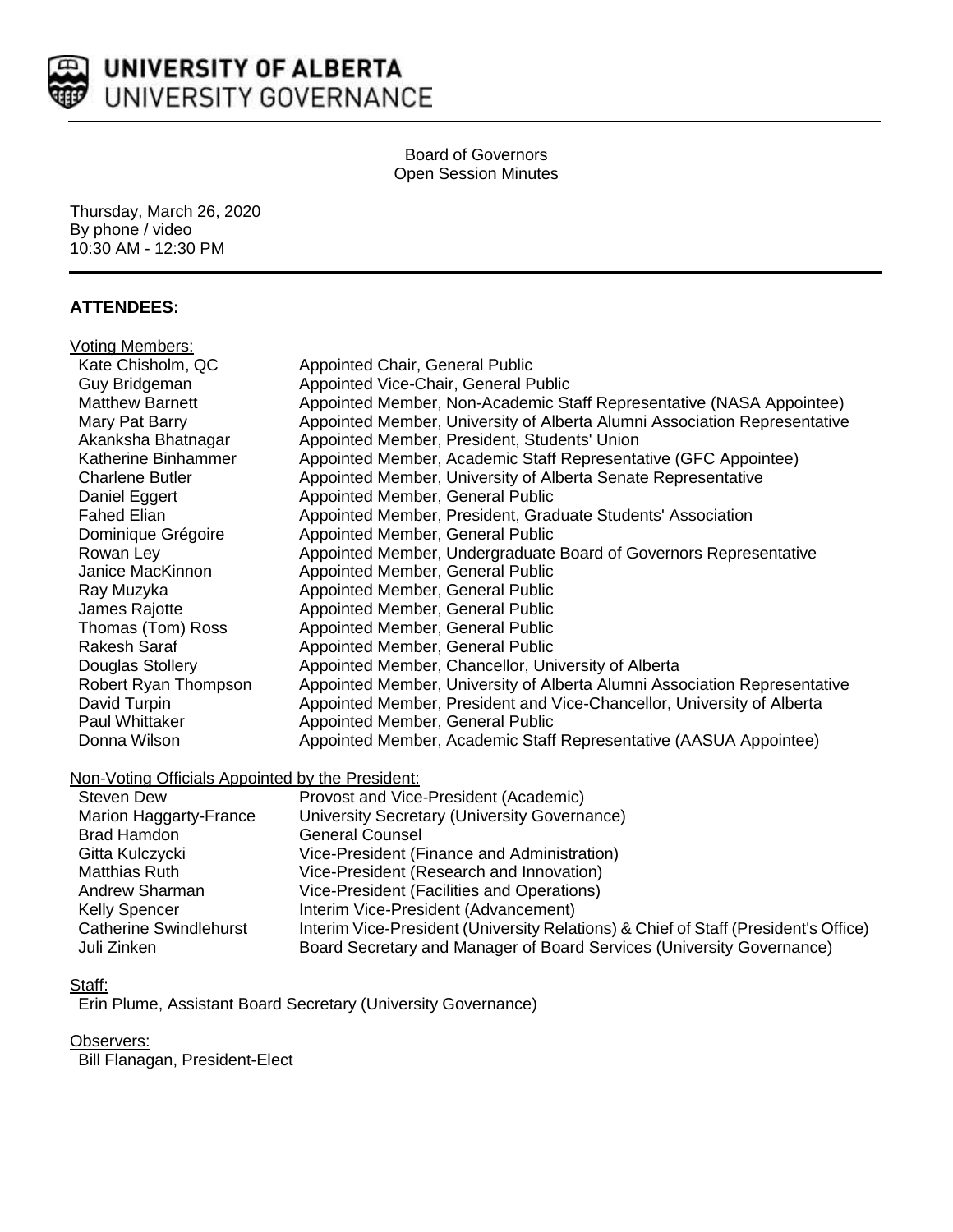# *IN CAMERA* **SESSION OF VOTING MEMBERS ONLY**

Voting members met, *in camera*, with and without members of senior administration.

#### **OPENING SESSION**

The Chair welcomed members and guests to the first virtual Board of Governors' meeting, offering a warm welcome to President-Elect Bill Flanagan, who was observing the meeting.

She acknowledged all Indigenous peoples and the traditional lands from where Board members were gathering.

#### 1. *Chair's Session*

*Presenter(s)*: Kate Chisholm

#### 1a. Call to Order and Confirmation of Quorum

*Presenter(s)*: Kate Chisholm

The Chair called the meeting to order at 10:30 am, and the Board Secretary confirmed that the attendance constituted quorum.

#### 1b. Approval of Open Session Agenda

Materials before members are contained in the official meeting file.

#### *Presenter(s)*: Kate Chisholm

The Chair reminded members that a revised agenda was distributed earlier in the week, adding a second topic for discussion under the Report of the President: "Budget Update / Quad Post".

The motion was moved and seconded.

THAT the Board of Governors approve the revised Open Session agenda, as presented.

**CARRIED**

#### 1c. Conflict of Interest - Opportunity for Declaration

*Presenter(s)*: Kate Chisholm

The Chair made note of the following:

- The University of Alberta has a Code of Conduct in place regarding Board members' obligations respecting conflict of interest, and Board and Board Committee members make annual disclosures in this regard.
- In addition, Board members must declare any conflict related to the Board Agenda of each meeting and, in the event of such conflict, absent themselves from the discussion and voting on the item.
- The *Post-secondary Learning Act*, Section 16(5) states that: The members of the board must act in the best interests of the university.

The Chair invited members to declare conflicts of interest related to the Open Session Agenda of the meeting. Seeing none, the Chair declared the question asked and answered.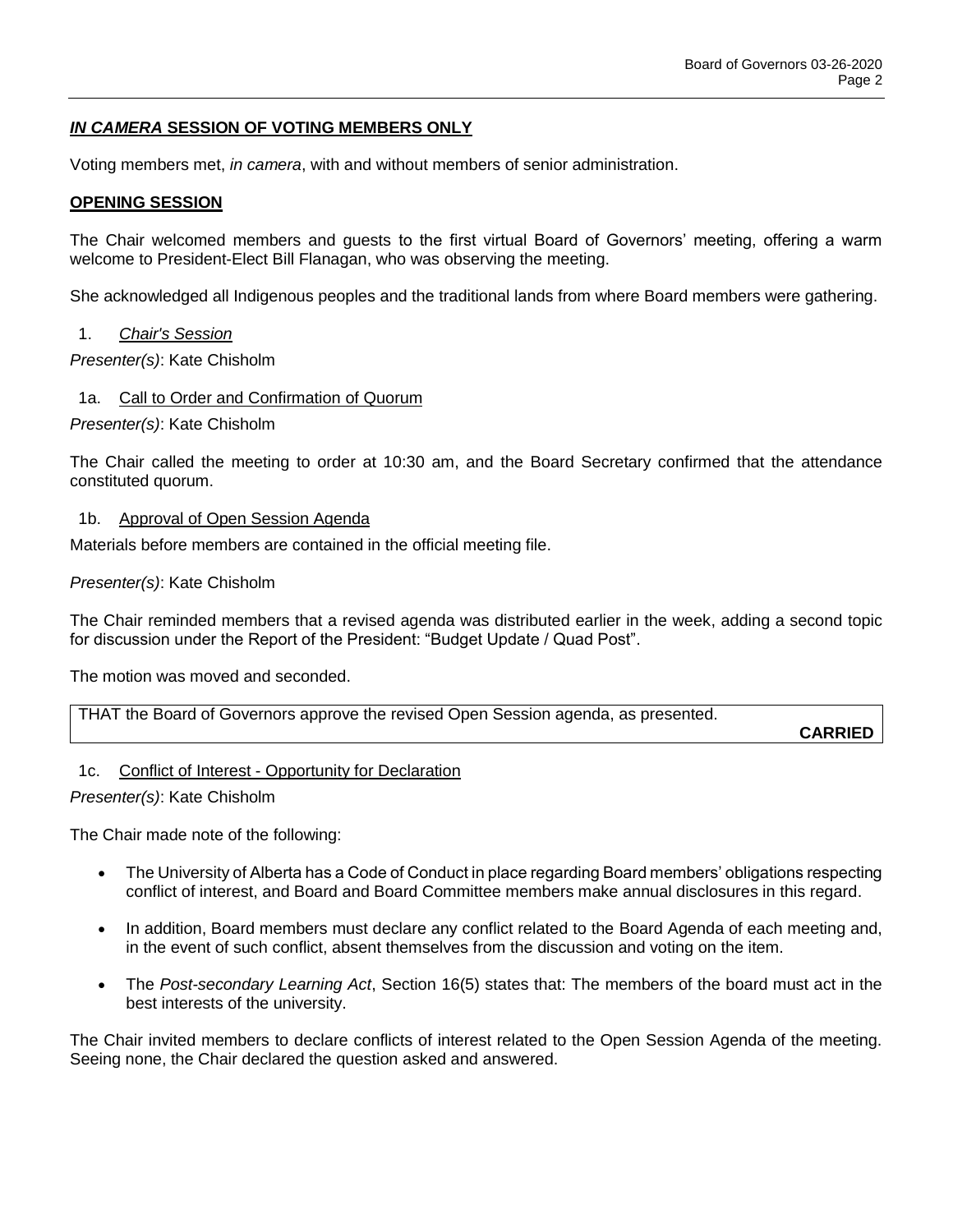# 1d. Chair's Remarks

# *Presenter(s)*: Kate Chisholm

The Chair welcomed new Board member, Dr Janice MacKinnon, to her first Board of Governors' meeting, noting that Dr MacKinnon was appointed as a Public Member for a three-year term on March 7, 2020.

The Chair then informed members that this would be the final Board of Governors' meeting for four Board members: Matthew Barnett, Non-Academic Staff Association Representative; Akanksha Bhatnagar, Students' Union President; Rowan Ley, Undergraduate Board of Governors Representative; and Fahed Elian, Graduate Students' Association President. Members joined the Chair in recognizing these members for their service and valuable contributions to the Board.

# 2. *Report of the President*

- Update on COVID19
- Budget Update / Quad Post

*Presenter(s)*: David Turpin

*Purpose of the Proposal*: For information / discussion.

#### *Discussion*:

The President spoke of the Presidential transition, noting that he and President-Elect Flanagan were already in daily contact, with Professor Flanagan also beginning to attend university meetings.

He briefed the Board on the university's response to the global health pandemic, noting that the university was currently operating under a state of emergency, and reminding members of his delegated authority to act in extraordinary and/or emergency circumstances. He reviewed the university's actions to date, including a recent decision of General Faculties Council to move to a credit/no credit grading system and the response from students and faculty members.

The President also provided members with a budget update, informing the Board that the university had not received permission from the Government of Alberta to exclude severance costs from the requirement for a balanced budget, and that the university would therefore be losing an estimated one thousand positions, which would be a huge challenge to the community.

### **ACTION ITEMS**

### *Report of the Finance and Property Committee*

*Presenter(s)*: Charlene Butler

3. Presentation on the University of Alberta's 2020-2021 Budget

*Presenter(s)*: Steven Dew; Gitta Kulczycki; David Turpin; Andrew Sharman

*Purpose of the Proposal*: For information / discussion

### *Discussion*:

Ms Butler introduced the item, reminding members that the Finance and Property Committee originally considered a University of Alberta 2020-2021 budget, as well as tuition, mandatory non-instructional fees, meal plan rates, and residence fees, at its meeting on February 27, 2020, but, due to larger-than-anticipated cuts to the university's provincial funding in the Government of Alberta's 2020 budget, had considered a revised 2020-2021 budget at a special meeting on March 25. She noted that the revised budget included projections for 2021-2022 and 2022- 2023, but that those budgets were subject to future changes and not for approval at this meeting.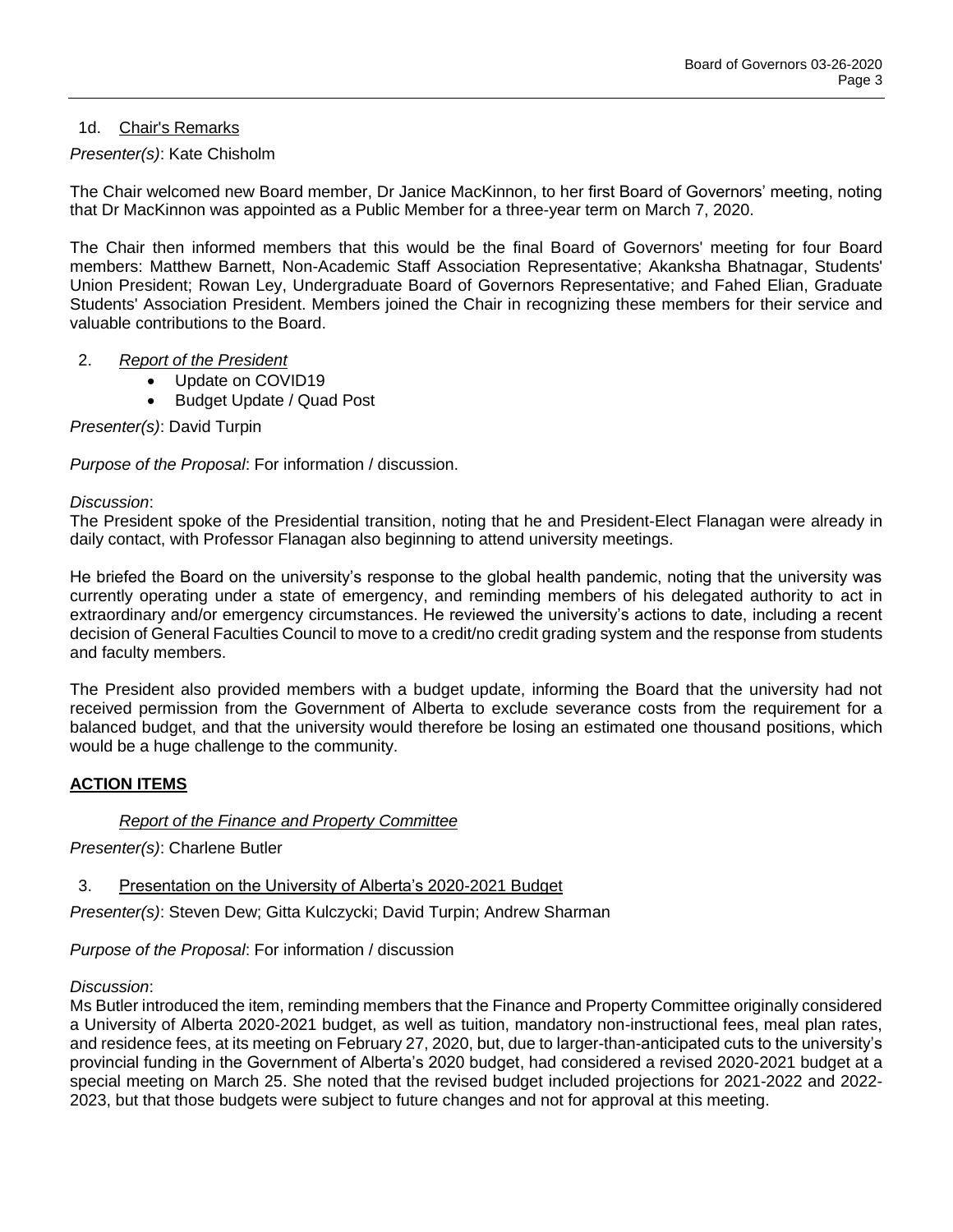In preparation for a series of motions before the Board on tuition, fees, and residence and meal rates, Dr Dew and Ms Kulczycki presented an overview of the University of Alberta's consolidated budget and its component operating, ancillary, research, capital and special purpose budgets, including external budget context, budget reductions, and planning assumptions.

Dr Dew reviewed the tuition proposal for domestic and international undergraduate students, as well as proposals for domestic and international course-based and thesis-based graduate students, including financial support offset. He then reviewed the residence fee proposal, noting that residences were transitioning from 11-month to 8-month leases to make them more attractive and increase occupancy rates, with a new fee schedule for recently renovated residences.

Dr Dew and Ms Kulczycki then presented an overview of the revised 2020-2021 budget, including: the differential of \$35.8M from the original proposed budget; updated three-year planning assumptions; updated consolidated budget and its component operating, ancillary, research, capital, and special purpose budgets; draft investment management agreement performance targets and the government's decision to delay the performance-based funding model until the end of May; average cuts of 8.3 percent to the faculties and 12.8 percent cuts to academic support units; deferral of capital projects, energy management investments, and parking infrastructure maintenance; near and longer-term strategies to deal with the reductions, including potential academic restructuring inclusive of consolidation of faculties and economies of scale; and preliminary job losses due to budget reductions, estimated at 400 for the 2019-20 budget year, and 635 for 2020-21.

Finally, Dr Dew and Ms Kulczycki briefed the Board on significant budget risks, including: the impact of the economic downturn on the university's endowed and non-endowed funds and pension liabilities; the impact of COVID-19 on teaching and research activities, enrolment, student employment, partnerships, and co-op placements; performance-based funding; and fractures in processes, services, and research productivity due to job losses.

President Turpin, Dr Dew, and Ms Kulczycki responded to questions from the Board regarding: whether the university's enrolment targets align with the current COVID-19 situation; the unusual circumstances under which such a significant budget is coming forward; the long-term damage of these cuts and the speed at which they must be applied; whether the university should try to mitigate the magnitude of the layoffs; why the provincial government refused the university's request to exclude severance costs from the requirement for a balanced budget; how the university's rankings would be affected by these cuts; what strategic decisions were being considered to maintain the university's quality; the opportunity to continue to offer online programming post-COVID-19; whether administration was considering contingency scenarios and testing budget assumptions; administration's level of confidence that the goals of this budget could be achieved; the alignment of the academic restructuring with the administrative process review, and the academic restructuring process with the provincial system review.

The Chair commended administration for their work responding to changing circumstances, and encouraged them to engage the Board in the academic restructuring process.

### 3a. University of Alberta 2020-2021 Tuition and Student Financial Aid

Materials before members are contained in the official meeting file.

*Purpose of the Proposal*: To approve the tuition proposal for most domestic and international students for Fall 2020. Note that the tuition for international students incoming in Fall 2020 has already been approved in conjunction with the Board's approval of the new program-based tuition model for international students in June 2020. The tuition proposal for international students incoming in Fall 2021 will come forward in the coming months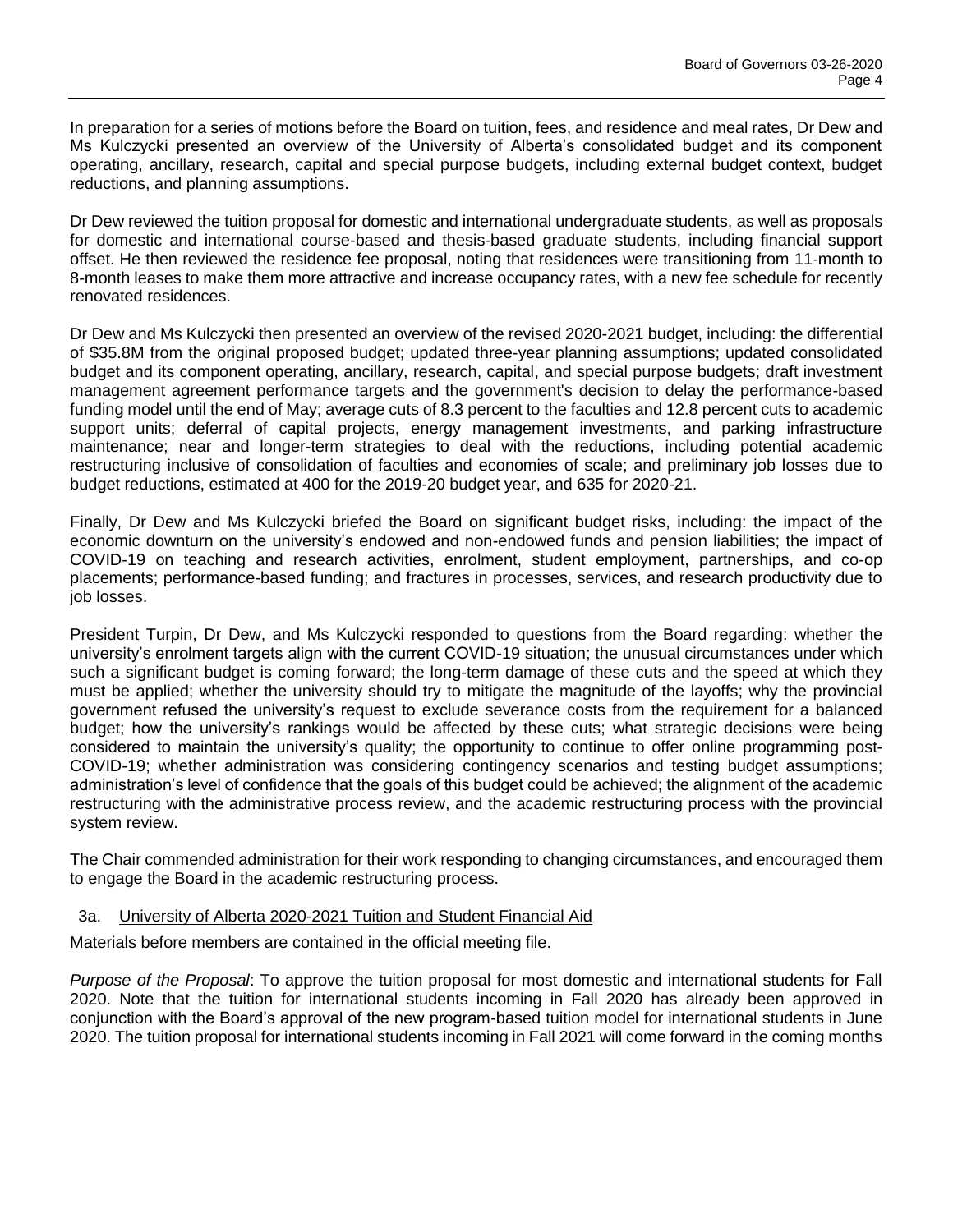*Discussion*:

Mr Ley thanked administration for its fair and transparent consultation process, but stated that given the current economic situation, the student aid proposal was not sufficient.

The motion was moved and seconded.

THAT the Board of Governors, on the recommendation of the Board Finance and Property Committee and General Faculties Council Academic Planning Committee, approve the Tuition Proposal for Fall 2020 as outlined in the following table:

| <b>Category of Student</b>                                                                              | Proposed Increase for Fall 2020                                                                                                                                                                                                           | <b>Financial Support</b> |
|---------------------------------------------------------------------------------------------------------|-------------------------------------------------------------------------------------------------------------------------------------------------------------------------------------------------------------------------------------------|--------------------------|
| Domestic Undergraduate<br>(incoming and continuing students)                                            | 7%                                                                                                                                                                                                                                        | 15% of net increase      |
| International Undergraduate<br>(continuing students admitted prior<br>to Fall 2020)                     | 4%                                                                                                                                                                                                                                        | 7.55%1                   |
|                                                                                                         | Exception PharmD - 0%                                                                                                                                                                                                                     |                          |
|                                                                                                         |                                                                                                                                                                                                                                           |                          |
| Domestic Graduate (thesis-based)<br>(incoming students)                                                 | 7%                                                                                                                                                                                                                                        | 15% of net increase      |
| Domestic Graduate (thesis-based)<br>(continuing students admitted prior<br>to Fall 2020)                | 7% with rebate to reduce increase<br>to 2.67% <sup>2</sup>                                                                                                                                                                                | 15% of net increase      |
| International Graduate (thesis-<br>based) (continuing students<br>admitted prior to Fall 2020)          | 7% with rebate to reduce increase<br>to 2.67% <sup>2</sup>                                                                                                                                                                                | 7.55%                    |
| Domestic Graduate (course-based)<br>(incoming and continuing students)<br>(with exceptions noted below) | 7%                                                                                                                                                                                                                                        | 15%                      |
| International Graduate (course-<br>based) (continuing students<br>admitted prior to Fall 2020)          | 4%                                                                                                                                                                                                                                        | 7.55%                    |
| Domestic Graduate (course-based)<br>exceptions                                                          | Masters of Accounting - 0%<br>MBA-10%<br>Executive MBA - 10% <sup>3</sup><br>$MBA - Ft$ . McMurray $-9\%$ <sup>4</sup><br>$MEng - 10%$                                                                                                    | 15% of net increase      |
| International Graduate (course-<br>based) exceptions                                                    | $MBA - 0%$<br>Executive MBA - 0%<br>$MBA - Ft$ . McMurray $-0\%$<br>Integrated Petroleum Geoscience<br>$-0%$                                                                                                                              | 7.55%                    |
| Former Cost-Recovery Program<br>exceptions                                                              | $uall 0\%$<br>Certificate in Advanced Adolescent<br>Literacy<br>Certificate in Teaching Students<br>with Complex Needs<br>Master of Education in Education<br><b>Studies</b><br>Master of Education in Health<br><b>Studies Education</b> |                          |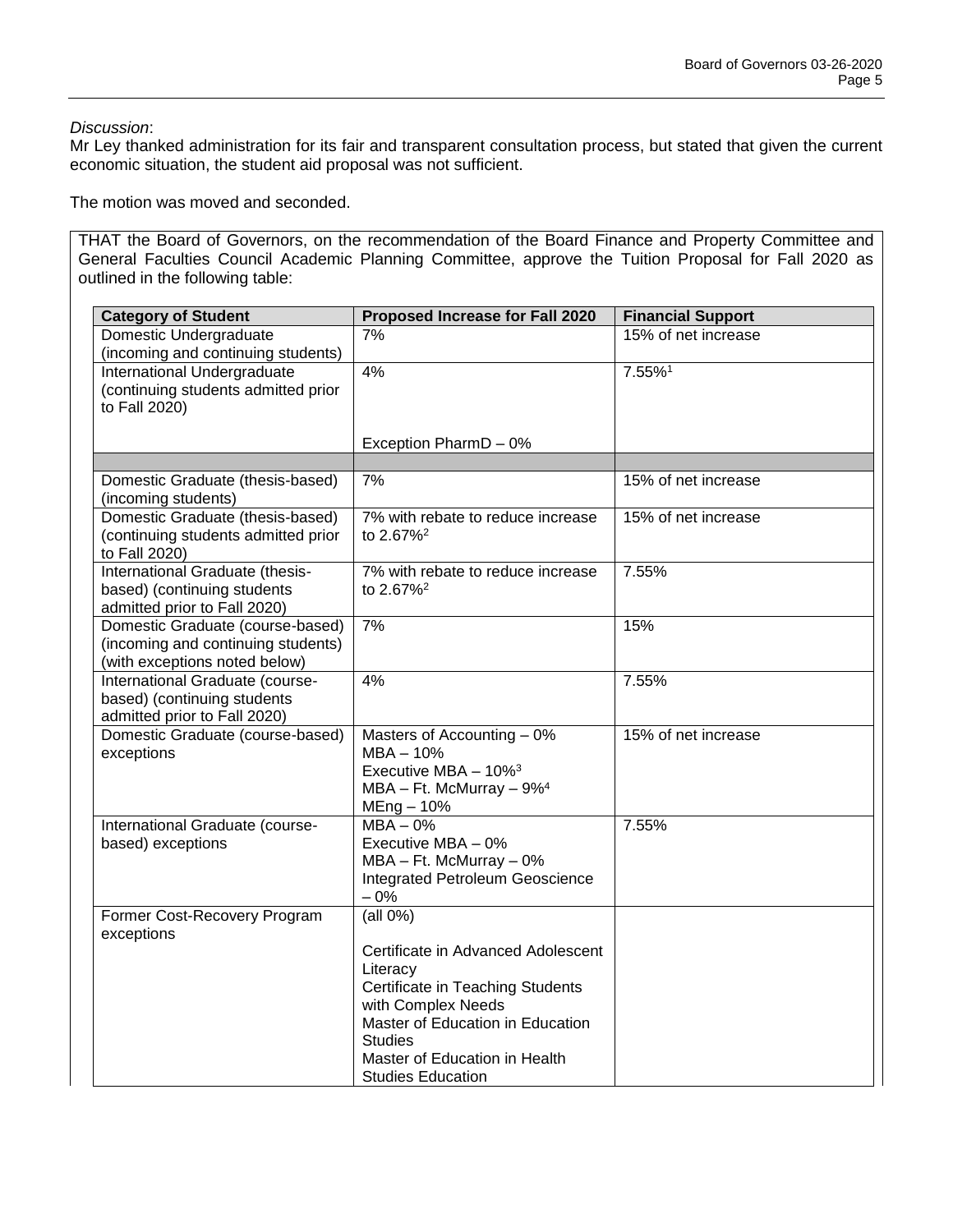| Master of Science in               |  |
|------------------------------------|--|
| Internetworking                    |  |
| Master of Science in Multimedia    |  |
| Master of Science in Urban and     |  |
| <b>Regional Planning</b>           |  |
| Post-Baccalaureate Certificate in  |  |
| Bridging to Canadian Physical      |  |
| Therapy                            |  |
| Certificate in School Leadership   |  |
| Certificat d'etudes superieures en |  |
| administration et leadeurship      |  |
| scolaire                           |  |
|                                    |  |

<sup>1</sup>Existing model for International tuition financial aid.

- <sup>2</sup> 2.67% reflects the increase in cost drivers for the University year over year.
- $3$  Students currently enrolled in the Executive MBA will be grandparented for 2020 only with a 0% increase.
- <sup>4</sup> Students currently enrolled in the MBA- Ft. McMurray will be grandparented for 2020 only with a 0% increase in tuition.

**CARRIED**

Opposed: Akanksha Bhatnagar, Rowan Ley, Donna Wilson

#### 3b. *2020/21 University of Alberta Residence Rates*

3b.i. 2020/21 University of Alberta Residence Rates: New – Lease Terms

Materials before members are contained in the official meeting file.

*Purpose of the Proposal*: To seek the Board of Governors' approval of new rates for residences where the lease terms have changed substantially from 2019/20 as component parts of the overall consolidated budget.

The motion was moved and seconded.

THAT the Board of Governors, on the recommendation of the Board Finance and Property Committee, approve new rates for residences transitioning from 11-month leases to 8-month leases, as follows:

- **Alder** 
	- 1 bedroom \$1,104 / month
- **Linden** 
	- 1 bedroom \$1,104 / month
- **Nipisiv** 
	- 4 bedroom \$1,139 / month
	- 6 bedroom \$1,019 / month
- **Pinecrest** 
	- $\circ$  2 bedroom \$1,136 / month
	- $\circ$  4 bedroom \$1,015 / month
- **Tamarack** 
	- 2 bedroom \$1,136 / month
	- 4 bedroom \$1,015 / month

**CARRIED**

Opposed: Donna Wilson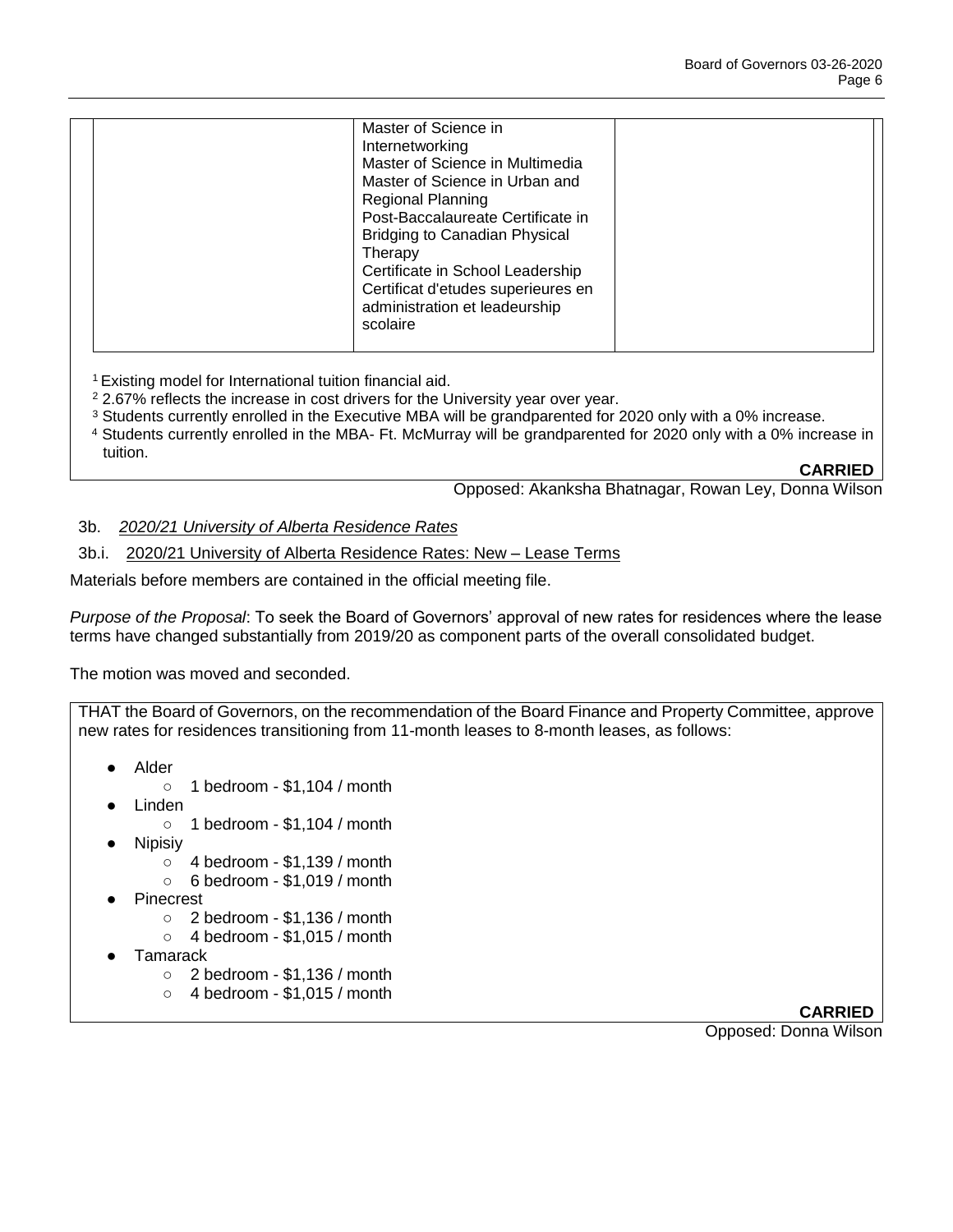# 3b.ii. 2020/21 University of Alberta Residence Rates: New - Renewal

Materials before members are contained in the official meeting file.

*Purpose of the Proposal*: To seek the Board of Governors' approval of new rates for residences where major renewal activities have occurred as component parts of the overall consolidated budget.

The motion was moved and seconded.

THAT the Board of Governors, on the recommendation of the Board Finance and Property Committee:

- a) approve new rates for residences having undergone major renewal, as follows:
	- Lister Mackenzie Hall
		- $\circ$  Single \$1,172 / month
			- $\circ$  Double \$973 / month

and

b) authorize the Vice-President (Facilities and Operations) to apply the MacKenzie Hall residence rates (inclusive of any future approved increases) to Henday Hall and Kelsey Hall once they return to service as fully renewed residences.

**CARRIED**

Opposed: Akanksha Bhatnagar, Fahed Elian, Rowan Ley, Donna Wilson

# 3c. University of Alberta 2020-2021 Budget

Materials before members are contained in the official meeting file.

*Purpose of the Proposal*: To propose the University of Alberta 2020-21 Budget, for approval by the Board of Governors.

### *Discussion*:

The Board Chair noted that the motion was no longer pending recommendation of the Board Finance and Property Committee, as that committee had met the day prior and recommended the item.

The motion was moved and seconded.

THAT the Board of Governors, on the recommendation of the Board Finance and Property Committee and General Faculties Council Academic Planning Committee, approve the 2020-21 consolidated budget, as set forth in Attachment 1.

### **CARRIED**

Opposed: Matthew Barnett, Akanksha Bhatnagar, Rowan Ley, Fahed Elian

Following the budget approval, Mr Barnett informed the Board of a joint letter released earlier that day from all five university student and staff associations to the province and university community, express their joint concerns regarding the newest round of cuts to the University of Alberta operational budget. Mr Barnett articulated concerns for the anticipated job loss among non-academic staff and indicated that was why he had voted in opposition of the budget proposal.

# **CLOSING SESSION**

6. *Adjournment*

*Presenter(s)*: Kate Chisholm